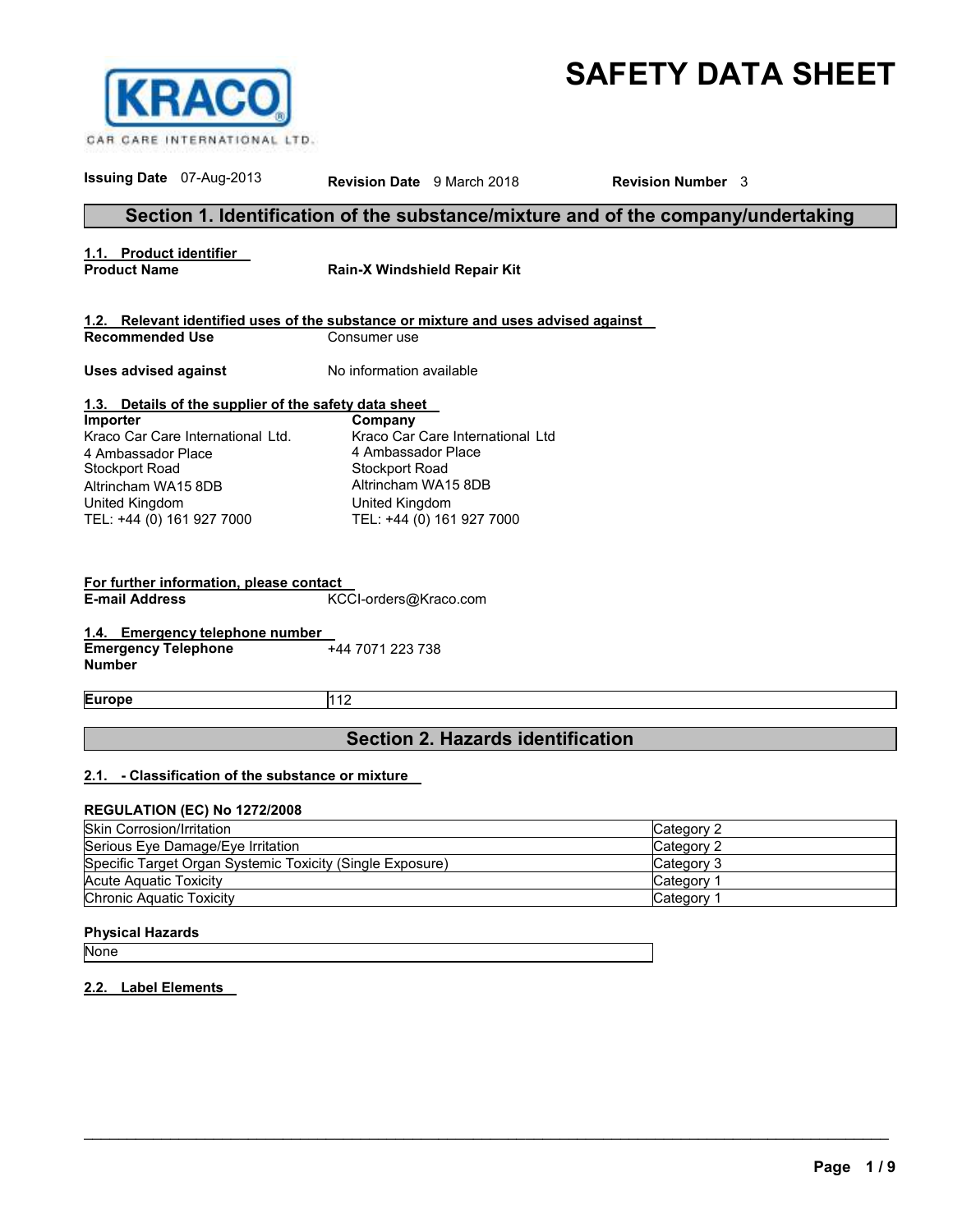

#### **Signal Word Warning**

### **Hazard Statements**

- H315 Causes skin irritation
- H319 Causes serious eye irritation
- H335 May cause respiratory irritation
- H410 Very toxic to aquatic life with long lasting effects
- EUH210 Safety data sheet available on request

### **Precautionary Statements - EU (§28, 1272/2008)**

P305 + P351 + P338 - IF IN EYES: Rinse cautiously with water for several minutes. Remove contact lenses, if present and easy to do. Continue rinsing

- P271 Use only outdoors or in a well-ventilated area
- P312 Call a POISON CENTER or doctor/ physician if you feel unwell
- P403 + P233 Store in a well-ventilated place. Keep container tightly closed
- P405 Store locked up
- P273 Avoid release to the environment

### **Precautionary Statements**

- P261 Avoid breathing dust/ fume/ gas/ mist/ vapors/ spray
- P264 Wash face, hands and any exposed skin thoroughly after handling
- P280 Wear protective gloves/ protective clothing/ eye protection/ face protection
- P302 + P352 IF ON SKIN: Wash with plenty of soap and water
- P332 + P313 If skin irritation occurs: Get medical advice/ attention
- P362 Take off contaminated clothing and wash before reuse
- P305 + P351 + P338 IF IN EYES: Rinse cautiously with water for several minutes. Remove contact lenses, if present and easy to do. Continue rinsing
- P337 + P313 If eye irritation persists: Get medical advice/ attention
- P304 + P340 IF INHALED: Remove to fresh air and keep at rest in a position comfortable for breathing
- P312 Call a POISON CENTER or doctor/ physician if you feel unwell
- P403 + P233 Store in a well-ventilated place. Keep container tightly closed
- P405 Store locked up
- P501 Dispose of contents/ container to an approved waste disposal plant
- P273 Avoid release to the environment
- P391 Collect spillage

### **2.3. Other information**

None known

### **Section 3. Composition/information on ingredients**

#### **3.1. Substances**

Not applicable

### **3.2. Mixtures**

| <b>Chemical Name</b> | EC-No | <b>CAS-No</b> | Weight % | <b>IEU - GHS Substance</b> | <b>REACH No.</b> |
|----------------------|-------|---------------|----------|----------------------------|------------------|
|                      |       |               |          | <b>Classification</b>      |                  |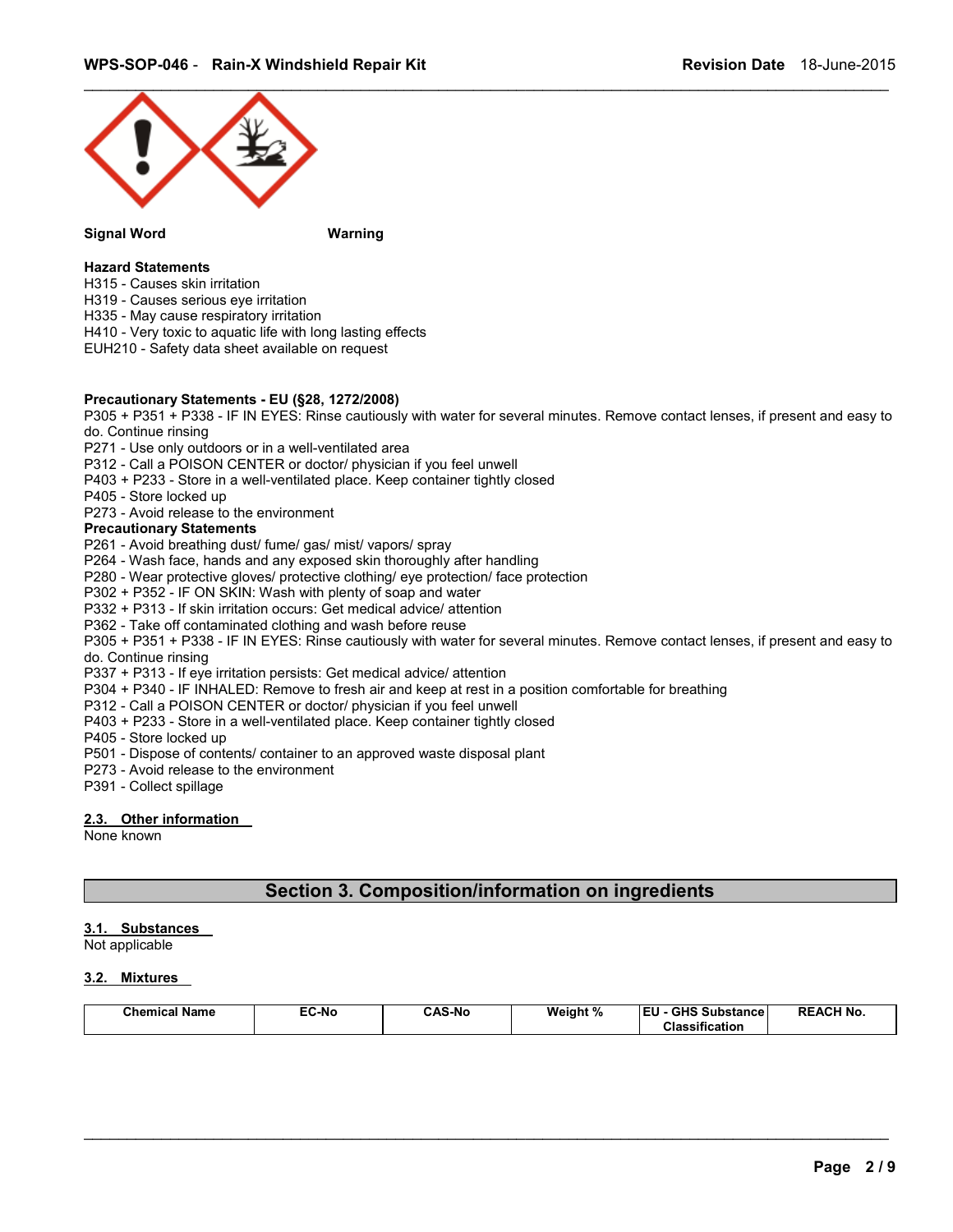### **WPS-SOP-046 - Rain-X Windshield Repair Kit New York Revision Date 18-June-2015**

| Dodecyl methacrylate                                                                                | 205-570-6 | 142-90-5 | 95-99 | Skin Irrit. 2<br>(H315)<br>STOT SE 3 (H335)<br>Eye Irrit. 2 (H319)<br>Aquatic Acute 1<br>(H400)<br>Aquatic Chronic 1<br>(H410) | No data available |
|-----------------------------------------------------------------------------------------------------|-----------|----------|-------|--------------------------------------------------------------------------------------------------------------------------------|-------------------|
| Methacrylic acid<br>For the full text of the H-Statements mentioned in this Section, see Section 16 | 201-204-4 | 79-41-4  | $5$   | (H302)<br>Acute Tox. 4<br>Acute Tox. 4 (H312)<br>Skin Corr. 1A (H314)                                                          | No data available |

<u>Statements mentioned in this Section, see Section</u>

### **Section 4. First aid measures**

### **4.1. Description of first-aid measures**

| <b>Eve Contact</b>                     | IF IN EYES: Rinse cautiously with water for several minutes. Remove contact lenses, if<br>present and easy to do. Continue rinsing. If eye irritation persists: Get medical advice/<br>attention. |
|----------------------------------------|---------------------------------------------------------------------------------------------------------------------------------------------------------------------------------------------------|
| <b>Skin Contact</b>                    | Wash skin with soap and water. Get medical attention if irritation develops and persists.<br>Take off contaminated clothing and wash before reuse.                                                |
| Ingestion                              | Call a POISON CENTER or doctor/physician if exposed or you feel unwell.                                                                                                                           |
| <b>Inhalation</b>                      | IF INHALED: Remove to fresh air and keep at rest in a position comfortable for breathing<br>Call a POISON CENTER or doctor/physician if exposed or you feel unwell                                |
| <b>Protection of First-aiders</b>      | Avoid contact with skin, eyes and clothing. Use personal protective equipment.                                                                                                                    |
| 4.2.                                   | Most important symptoms and effects, both acute and delayed                                                                                                                                       |
| <b>Most Important Symptoms/Effects</b> | Irritation.                                                                                                                                                                                       |

**4.3. Indication of immediate medical attention and special treatment needed** 

**Notes to Physician**  Treat symptomatically.

### **Section 5. Fire-fighting measures**

### **5.1. Extinguishing media**

### **Suitable Extinguishing Media**

Use extinguishing measures that are appropriate to local circumstances and the surrounding environment.

**Extinguishing media which must not be used for safety reasons** None.

### **5.2. Special hazards arising from the substance or mixture**

**Special exposure hazards arising from the substance or preparation itself, combustion products, resulting gases** None in particular.

\_\_\_\_\_\_\_\_\_\_\_\_\_\_\_\_\_\_\_\_\_\_\_\_\_\_\_\_\_\_\_\_\_\_\_\_\_\_\_\_\_\_\_\_\_\_\_\_\_\_\_\_\_\_\_\_\_\_\_\_\_\_\_\_\_\_\_\_\_\_\_\_\_\_\_\_\_\_\_\_\_\_\_\_\_\_\_\_\_\_\_\_\_

### **5.3. Advice for firefighters**

### **Special protective equipment for fire-fighters**

As in any fire, wear self-contained breathing apparatus and full protective gear.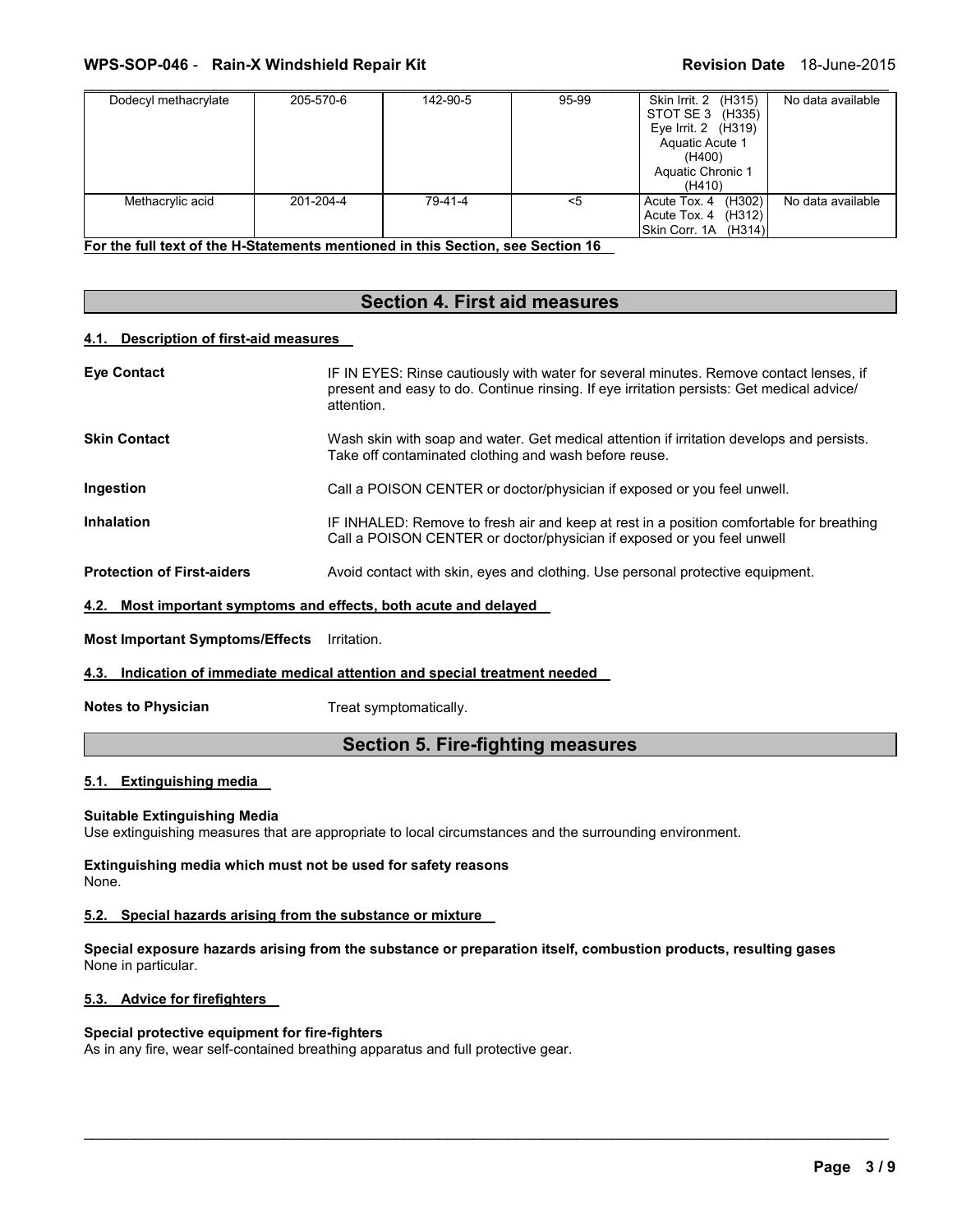### \_\_\_\_\_\_\_\_\_\_\_\_\_\_\_\_\_\_\_\_\_\_\_\_\_\_\_\_\_\_\_\_\_\_\_\_\_\_\_\_\_\_\_\_\_\_\_\_\_\_\_\_\_\_\_\_\_\_\_\_\_\_\_\_\_\_\_\_\_\_\_\_\_\_\_\_\_\_\_\_\_\_\_\_\_\_\_\_\_\_\_\_\_ **Section 6. Accidental release measures**

#### **6.1. Personal precautions, protective equipment and emergency procedures**

Use personal protective equipment. Avoid contact with skin, eyes and clothing. Avoid breathing vapors or mists.

Refer to protective measures listed in Sections 7 and 8.

#### **6.2. Environmental precautions**

Prevent entry into waterways, sewers, basements or confined areas. Prevent further leakage or spillage if safe to do so. Prevent product from entering drains.

#### **6.3. Methods and materials for containment and cleaning up**

Dike far ahead of liquid spill for later disposal.

Dam up. Soak up with inert absorbent material (e.g. sand, silica gel, acid binder, universal binder, sawdust). Sweep up and shovel into suitable containers for disposal.

#### **6.4. Reference to other sections**

See Section 12 for additional information.

### **Section 7. Handling and storage**

### **7.1. Precautions for Safe Handling**

**Handling**

Wear personal protective equipment. Ensure adequate ventilation. Avoid contact with skin, eyes and clothing. Avoid breathing vapors or mists. Remove and wash contaminated clothing before re-use.

#### **Hygiene Measures**

Remove and wash contaminated clothing before re-use. When using, do not eat, drink or smoke. Keep away from food, drink and animal feeding stuffs. Provide regular cleaning of equipment, work area and clothing.

### **7.2. Conditions for safe storage, including any incompatibilities**

Keep out of the reach of children. Keep containers tightly closed in a dry, cool and well-ventilated place. Keep in properly labeled containers.

### **7.3. Specific end use(s)**

**Exposure Scenario**

No information available.

### **Other Guidelines**

No information available.

### **Section 8. Exposure controls/personal protection**

#### **8.1. Control parameters**

#### **Exposure Limits**

| <b>Chemical Name</b> | EU             | The United Kingdom          | France                    | Spain                       | Germany                   |
|----------------------|----------------|-----------------------------|---------------------------|-----------------------------|---------------------------|
| Methacrylic acid     |                | STEL: 40 ppm                | VME: 20 ppm               | VLA-ED: 20 ppm              | MAK: 5 ppm                |
| 79-41-4              |                | STEL: 143 mg/m <sup>3</sup> | VME: 70 mg/m <sup>3</sup> | VLA-ED: $72 \text{ mg/m}^3$ | MAK: 18 mg/m <sup>3</sup> |
|                      |                | TWA: 20 ppm                 |                           |                             | Ceiling / Peak: 10 ppm    |
|                      |                | TWA: $72 \text{ mg/m}^3$    |                           |                             | Ceiling / Peak: 36        |
|                      |                |                             |                           |                             | mq/m <sup>3</sup>         |
| Component            | Italy          | Portugal                    | <b>The Netherlands</b>    | <b>Finland</b>              | <b>Denmark</b>            |
| Methacrylic acid     |                | TWA: $20$ ppm               |                           | TWA: 20 ppm                 | TWA: 20 ppm               |
| $79-41-4(5)$         |                |                             |                           | TWA: 71 mg/m <sup>3</sup>   | TWA: 70 mg/m <sup>3</sup> |
| <b>Chemical Name</b> | <b>Austria</b> | Switzerland                 | Poland                    | <b>Norway</b>               | Ireland                   |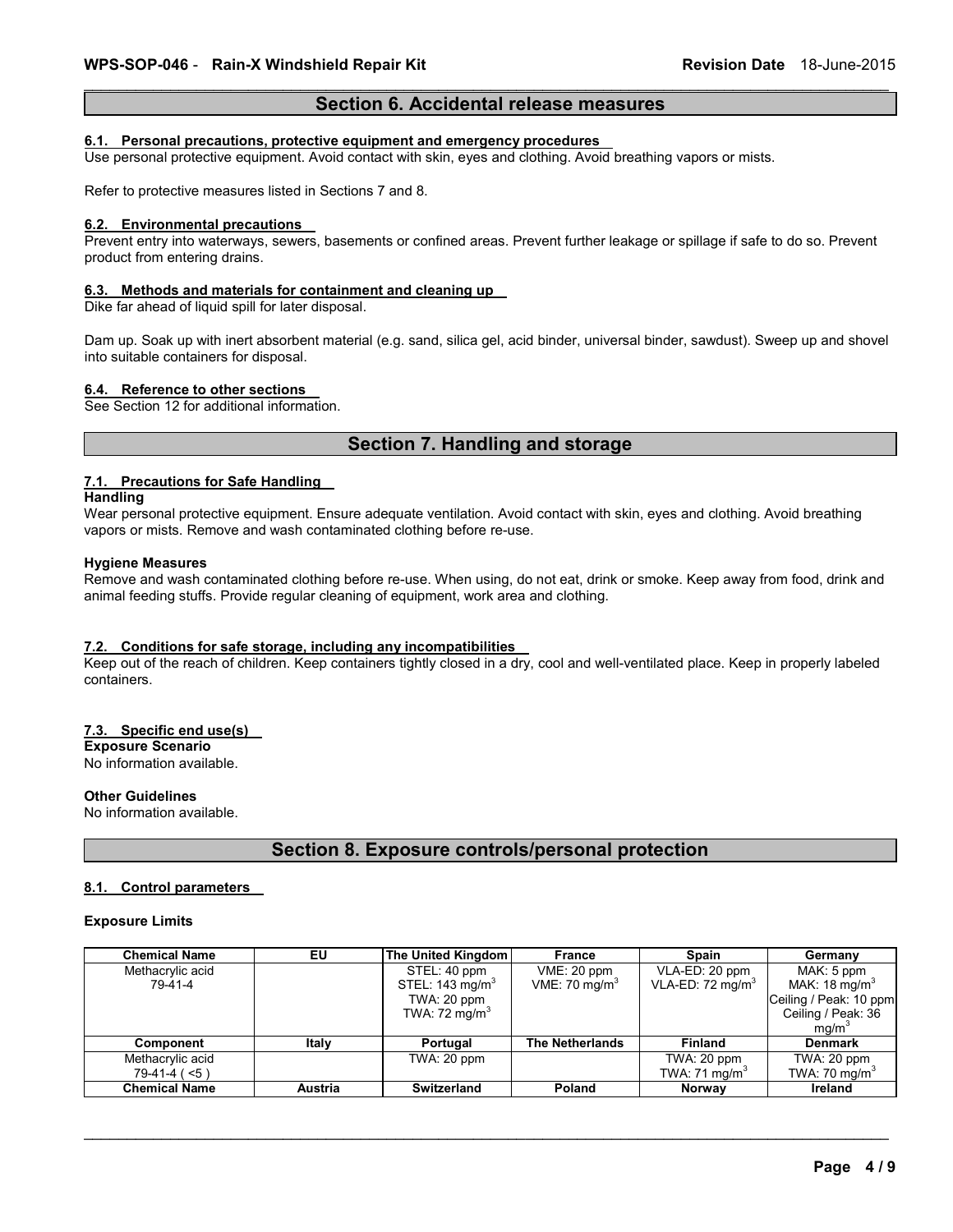### **WPS-SOP-046 - Rain-X Windshield Repair Kit Revision Date 18-June-2015**

| Methacrylic acid | MAK: 20 ppm               | STEL: 10 ppm               | TWA: 20 ppm                | TWA: 20 ppm                |
|------------------|---------------------------|----------------------------|----------------------------|----------------------------|
| 79-41-4          | MAK: 70 mg/m <sup>3</sup> | STEL: 36 mg/m <sup>3</sup> | TWA: $70 \text{ mg/m}^3$   | TWA: 70 mg/m <sup>3</sup>  |
|                  |                           | MAK: 5 ppm                 | STEL: 30 ppm               | STEL: 40 ppm               |
|                  |                           | MAK: $18 \text{ ma/m}^3$   | STEL: $105 \text{ ma/m}^3$ | STEL: $140 \text{ ma/m}^3$ |

| <b>Derived No Effect Level</b>           | No information available  |
|------------------------------------------|---------------------------|
| <b>Predicted No Effect Concentration</b> | No information available. |
| (PNEC)                                   |                           |

### **8.2. Exposure controls**

| <b>Engineering Measures</b><br>Personal protective equipment<br><b>Eye Protection</b><br><b>Skin and Body Protection</b><br><b>Hand Protection</b><br><b>Respiratory Protection</b> | Showers, eyewash stations, and ventilation systems.<br>Tightly fitting safety goggles.<br>Wear protective gloves/clothing.<br>Chemical resistant gloves (according to European standard EN 374 or equivalent).<br>Neoprene or nitrile rubber gloves. Detection time> 8 hours, thickness = 0.12 mm.<br>When workers are facing concentrations above the exposure limit they must use<br>appropriate certified respirators. |
|-------------------------------------------------------------------------------------------------------------------------------------------------------------------------------------|---------------------------------------------------------------------------------------------------------------------------------------------------------------------------------------------------------------------------------------------------------------------------------------------------------------------------------------------------------------------------------------------------------------------------|
|                                                                                                                                                                                     | Environmentel Evanoure Centrele De net ellew meterial te centeminate excuse water evaters                                                                                                                                                                                                                                                                                                                                 |

**Environmental Exposure Controls** Do not allow material to contaminate ground water system.

### **Section 9. Physical and chemical properties**

### **9.1. Information on basic physical and chemical properties**

| <b>Physical State</b>                                   | Liquid                     | <b>Appearance</b> | Clear             |
|---------------------------------------------------------|----------------------------|-------------------|-------------------|
| Odor                                                    | Sharp                      |                   |                   |
| <b>Property</b>                                         | <b>Values</b>              |                   | Remarks/ - Method |
| pН                                                      | No data available          |                   | None known        |
| <b>Melting Point/Range</b>                              | No data available          |                   | None known        |
| <b>Boiling Point/Boiling Range</b>                      | $\sim$ 180 °C / $\sim$ 356 | °F                | None known        |
| <b>Flash Point</b>                                      | > 94 °C / > 200            | °F                | None known        |
| <b>Evaporation rate</b>                                 | No data available          |                   | None known        |
| Flammability (solid, gas)                               | No data available          |                   | None known        |
| <b>Vapor Pressure</b>                                   | No data available          |                   | None known        |
| <b>Vapor Density</b>                                    | No data available          |                   | None known        |
| <b>Relative Density</b>                                 | 1.01                       |                   | None known        |
| <b>Water Solubility</b>                                 | Insoluble in water.        |                   | None known        |
| Solubility in other solvents                            | No data available          |                   | None known        |
| Partition coefficient: n-octanol/waterNo data available |                            |                   | None known        |
| <b>Autoignition Temperature</b>                         | No data available          |                   | None known        |
| <b>Decomposition Temperature</b>                        | No data available          |                   | None known        |
| <b>Viscosity</b>                                        | No data available          |                   | None known        |
| <b>Explosive Properties</b>                             | No data available          |                   |                   |
| <b>Oxidizing Properties</b>                             | No data available          |                   |                   |
| <b>Other information</b><br>9.2.                        |                            |                   |                   |
| <b>VOC Content (%)</b>                                  | No information available   |                   |                   |
| <b>Flammability Limits in Air</b>                       | No data available          |                   |                   |

## **Section 10. Stability and reactivity**

\_\_\_\_\_\_\_\_\_\_\_\_\_\_\_\_\_\_\_\_\_\_\_\_\_\_\_\_\_\_\_\_\_\_\_\_\_\_\_\_\_\_\_\_\_\_\_\_\_\_\_\_\_\_\_\_\_\_\_\_\_\_\_\_\_\_\_\_\_\_\_\_\_\_\_\_\_\_\_\_\_\_\_\_\_\_\_\_\_\_\_\_\_

**10.1. Reactivity** 

No data available.

### **10.2. Chemical stability**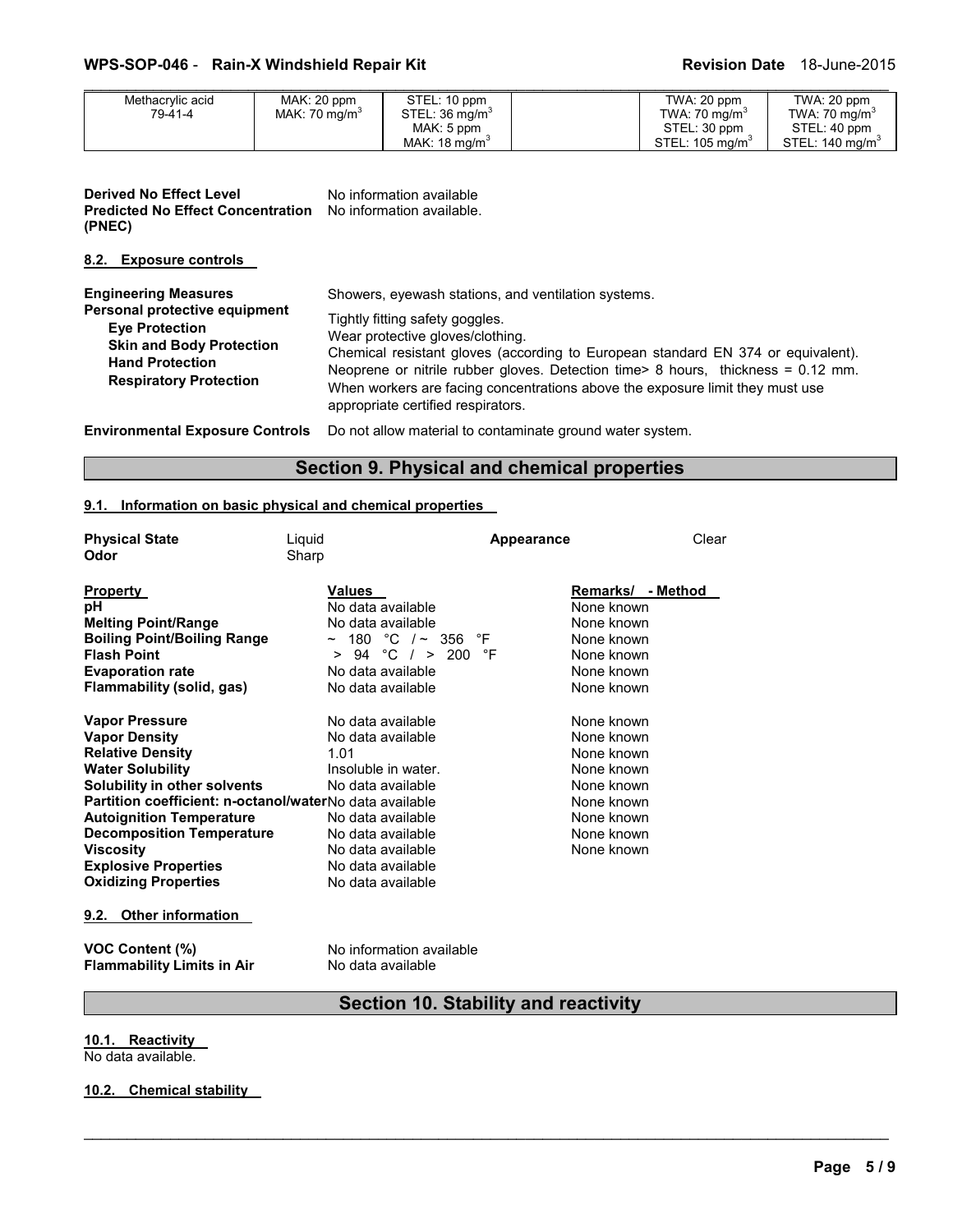Stable under normal conditions. 

### **10.3. Possibility of hazardous reactions**

None under normal processing. 

### **10.4. Conditions to avoid**

None known.

### **10.5. Incompatible materials**

None

### **10.6. Hazardous decomposition products**

Carbon oxides. Thermal decomposition can lead to release of irritating gases and vapors.

### **Section 11. Toxicological information**

\_\_\_\_\_\_\_\_\_\_\_\_\_\_\_\_\_\_\_\_\_\_\_\_\_\_\_\_\_\_\_\_\_\_\_\_\_\_\_\_\_\_\_\_\_\_\_\_\_\_\_\_\_\_\_\_\_\_\_\_\_\_\_\_\_\_\_\_\_\_\_\_\_\_\_\_\_\_\_\_\_\_\_\_\_\_\_\_\_\_\_\_\_

#### **11.1. Information on toxicological effects**

| Acute Toxicity             |                                                     |
|----------------------------|-----------------------------------------------------|
| <b>Product Information</b> |                                                     |
| <b>Inhalation</b>          | May cause irritation of respiratory tract.          |
| <b>Eye Contact</b>         | Causes serious eye irritation.                      |
| <b>Skin Contact</b>        | Causes skin irritation.                             |
| Ingestion                  | May cause irritation to the gastrointestinal tract. |

### **Component Information**

| <b>Chemical Name</b> | LD50 Oral                 | <b>LD50 Dermal</b> | <b>LC50 Inhalation</b> |
|----------------------|---------------------------|--------------------|------------------------|
| Dodecyl methacrylate | >5000 mg/kg (Rat)         | >3000 mg/kg (Rat)  |                        |
| Methacrylic acid     | Rat \                     | Rabbit             | Rat 14 h               |
|                      | = 1060 mg/kg              | = 500 mg/kg        | $= 7.1$ ma/L           |
| <b>Sensitization</b> | No information available. |                    |                        |
| Mutogonic Effects    | No information quailable  |                    |                        |

| <b>Mutagenic Effects</b>        | No information available.                     |
|---------------------------------|-----------------------------------------------|
| <b>Carcinogenic Effects</b>     | Contains no ingredient listed as a carcinogen |
| <b>Reproductive Toxicity</b>    | No information available.                     |
| <b>Developmental Toxicity</b>   | No information available.                     |
| <b>STOT - single exposure</b>   | May cause respiratory irritation              |
| <b>STOT - repeated exposure</b> | No information available.                     |
| <b>Aspiration Hazard</b>        | No information available.                     |

### **Section 12. Ecological information**

#### **12.1. Toxicity**

### **Ecotoxicity Effects**

Very toxic to aquatic organisms, may cause long-term adverse effects in the aquatic environment.

### **12.2. Persistence and degradability**

No information available.

### **12.3. Bioaccumulative potential.**

| Chemi<br>Name<br>. | റ്റ<br>ow<br>--<br>. |
|--------------------|----------------------|
|                    |                      |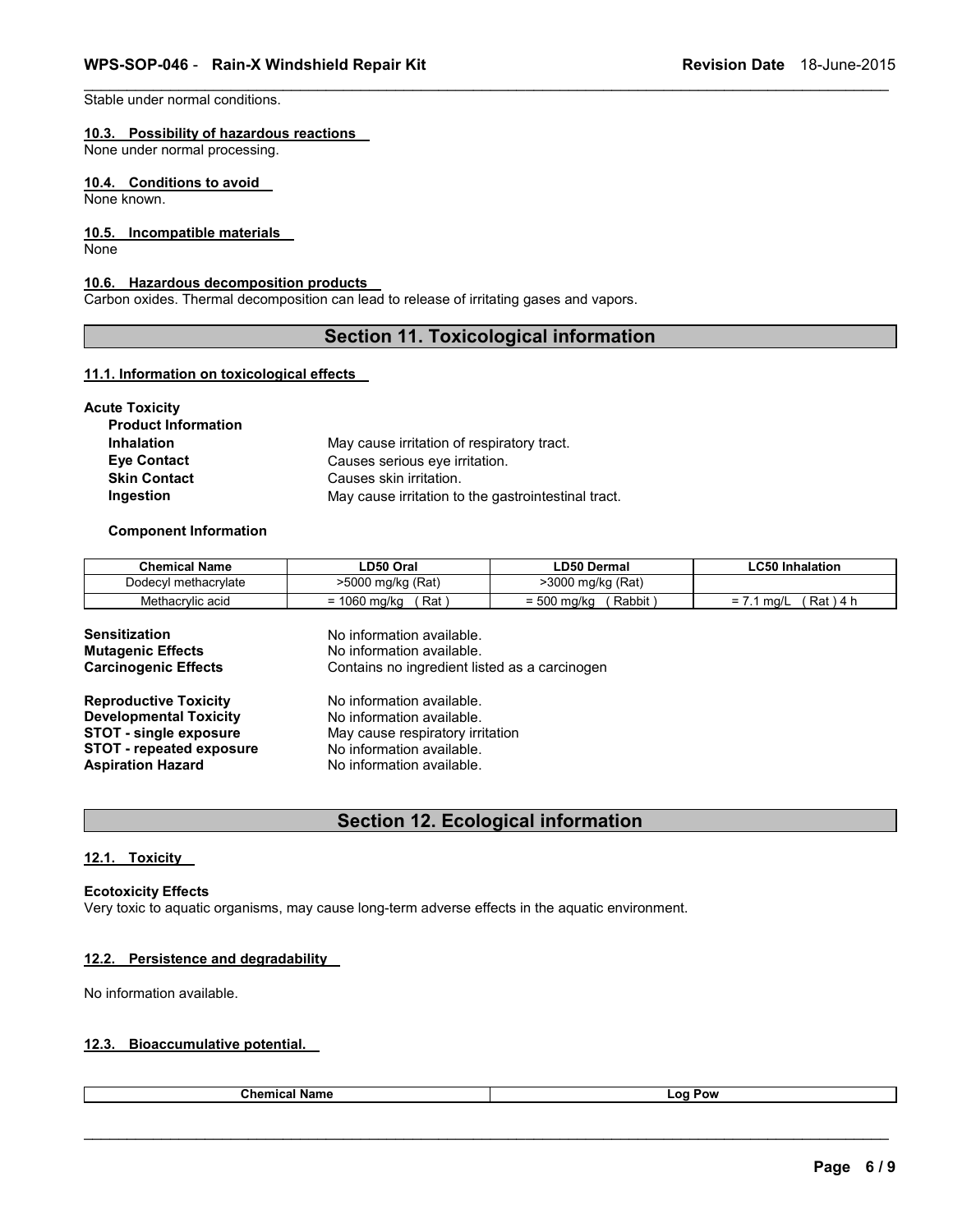### WPS-SOP-046 - Rain-X Windshield Repair Kit **Revision Date 18-June-2015**

| l methacrvlate<br>Dodecvi | 6.45 |
|---------------------------|------|
| Methacrylic acid          | 0.93 |
|                           |      |

### **12.4. Mobility in soil**

This information is not available.

### **12.5. Results of PBT and vPvB assessment**

No information available.

### **12.6. Other adverse effects**

This product does not contain any known or suspected endocrine disruptors.

| <b>Section 13. Disposal considerations</b>      |                                                                                                                                                                                                                      |  |
|-------------------------------------------------|----------------------------------------------------------------------------------------------------------------------------------------------------------------------------------------------------------------------|--|
| 13.1. Waste treatment methods                   |                                                                                                                                                                                                                      |  |
| Waste from Residues / Unused<br><b>Products</b> | Dispose of in accordance with local regulations.                                                                                                                                                                     |  |
| <b>Contaminated Packaging</b>                   | Do not re-use empty containers.                                                                                                                                                                                      |  |
| <b>Other Information</b>                        | According to the European Waste Catalogue, Waste Codes are not product specific, but<br>application specific. Waste codes should be assigned by the user based on the application<br>for which the product was used. |  |

## **Section 14. Transport information**

| <b>IMDG/IMO</b>    |                                   |                           |
|--------------------|-----------------------------------|---------------------------|
|                    | 14.1. UN-Number                   | Not regulated             |
|                    | 14.2. Proper Shipping Name        | Not regulated             |
|                    | 14.3. Hazard Class                | Not regulated             |
|                    | 14.4. Packing Group               | Not regulated             |
| <b>Description</b> |                                   | Not applicable            |
|                    | 14.5. Marine Pollutant            | <b>None</b>               |
|                    | <b>Environmental hazard</b>       | None                      |
|                    | 14.6. Special Provisions          | <b>None</b>               |
|                    | 14.7. Transport in bulk according | No information available. |
|                    | to Annex II of MARPOL 73/78 and   |                           |
|                    | the IBC Code                      |                           |
|                    |                                   |                           |
| RID                |                                   |                           |
|                    | 14.1. UN-Number                   | Not regulated             |
|                    | 14.2. Proper Shipping Name        | Not regulated             |
|                    | 14.3. Hazard Class                | Not regulated             |
|                    | 14.4. Packing Group               | Not regulated             |
|                    | <b>Description</b>                | Not applicable            |
|                    | 14.5. Environmental hazard        | <b>None</b>               |
| 14.6.              | <b>Special Provisions</b>         | None                      |
|                    |                                   |                           |
| <u>ADR</u>         |                                   |                           |
|                    | 14.1. UN-Number                   | Not regulated             |
|                    | 14.2. Proper Shipping Name        | Not regulated             |
| 14.3.              | <b>Hazard Class</b>               | Not regulated             |
|                    |                                   |                           |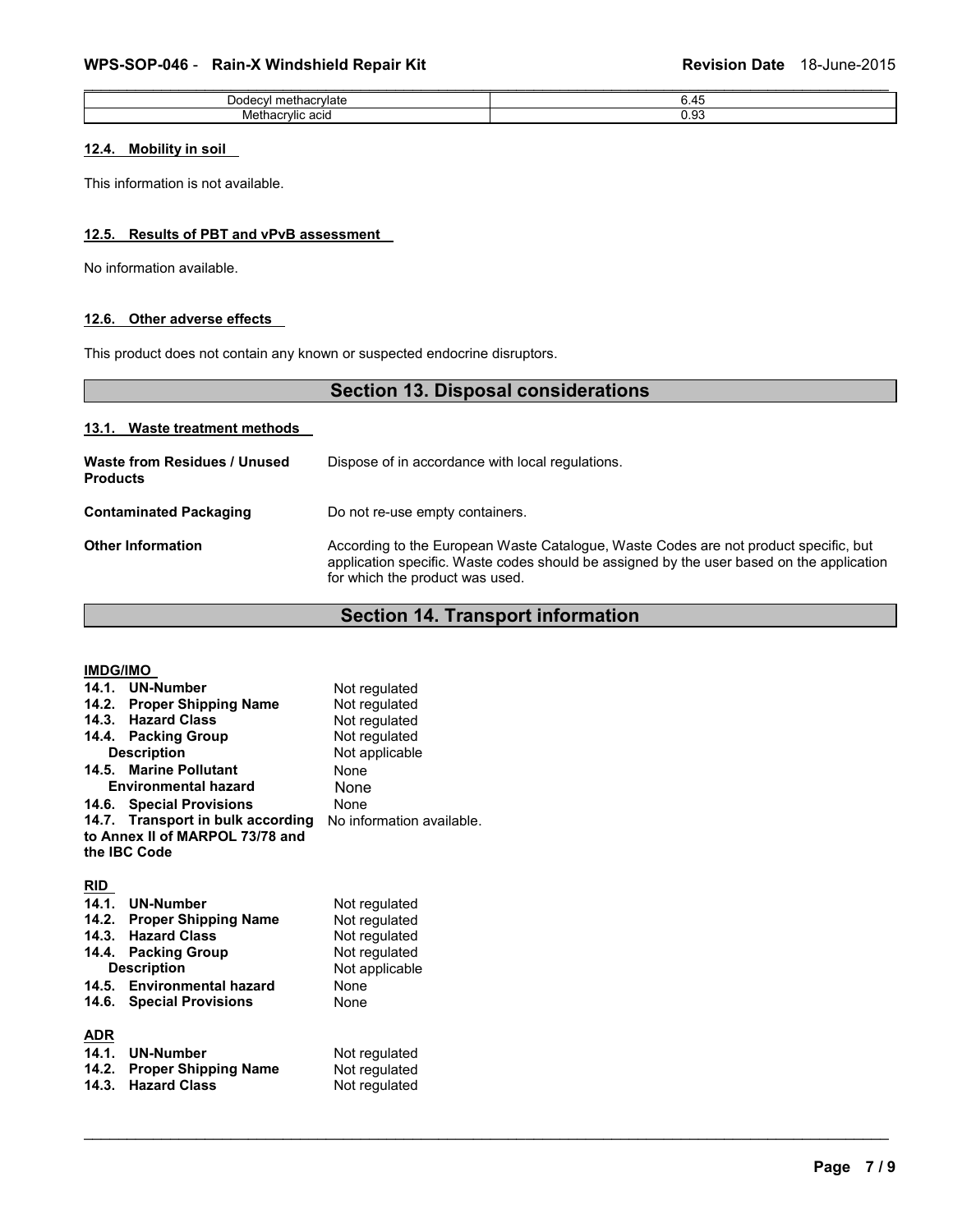### **WPS-SOP-046 - Rain-X Windshield Repair Kit New York Revision Date 18-June-2015**

|             | 14.4. Packing Group         | Not regulated  |  |
|-------------|-----------------------------|----------------|--|
|             | <b>Description</b>          | Not applicable |  |
| 14.5.       | <b>Environmental hazard</b> | None           |  |
| 14.6.       | <b>Special Provisions</b>   | None           |  |
| <b>ICAO</b> |                             |                |  |
| 14.1.       | <b>UN-Number</b>            | Not regulated  |  |
| 14.2.       | Proper shipping name        | Not regulated  |  |
| 14.3.       | <b>Hazard Class</b>         | Not regulated  |  |
| 14.4.       | <b>Packing Group</b>        | Not regulated  |  |
|             | <b>Description</b>          | Not applicable |  |
| 14.5.       | <b>Environmental hazard</b> | None           |  |
| 14.6.       | <b>Special Provisions</b>   | None           |  |
| <b>IATA</b> |                             |                |  |
| 14.1.       | <b>UN-Number</b>            | Not regulated  |  |
| 14.2.       | <b>Proper Shipping Name</b> | Not regulated  |  |
| 14.3.       | <b>Hazard Class</b>         | Not regulated  |  |
| 14.4.       | <b>Packing Group</b>        | Not regulated  |  |
|             | <b>Description</b>          | Not applicable |  |
| 14.5.       | <b>Environmental hazard</b> | None           |  |
| 14.6.       | <b>Special Provisions</b>   | None           |  |
|             |                             |                |  |

### **Section 15. Regulatory information**

### **15.1. Safety, health and environmental regulations/legislation specific for the substance or mixture**

#### **International Inventories**

| <b>TSCA</b>          | Complies |
|----------------------|----------|
| <b>EINECS/ELINCS</b> | Complies |
| <b>DSL/NDSL</b>      | Complies |
| <b>PICCS</b>         | Complies |
| <b>ENCS</b>          | Complies |
| <b>IECSC</b>         | Complies |
| <b>AICS</b>          | Complies |
| <b>KECL</b>          | Complies |

#### **Legend**

**TSCA** - United States Toxic Substances Control Act Section 8(b) Inventory **EINECS/ELINCS** - European Inventory of Existing Commercial Chemical Substances/EU List of Notified Chemical Substances **DSL/NDSL** - Canadian Domestic Substances List/Non-Domestic Substances List **PICCS** - Philippines Inventory of Chemicals and Chemical Substances **ENCS** - Japan Existing and New Chemical Substances **IECSC** - China Inventory of Existing Chemical Substances **AICS** - Australian Inventory of Chemical Substances

**KECL** - Korean Existing and Evaluated Chemical Substances 

#### **15.2. Chemical Safety Assessment**

No information available

### **Section 16. Other information**